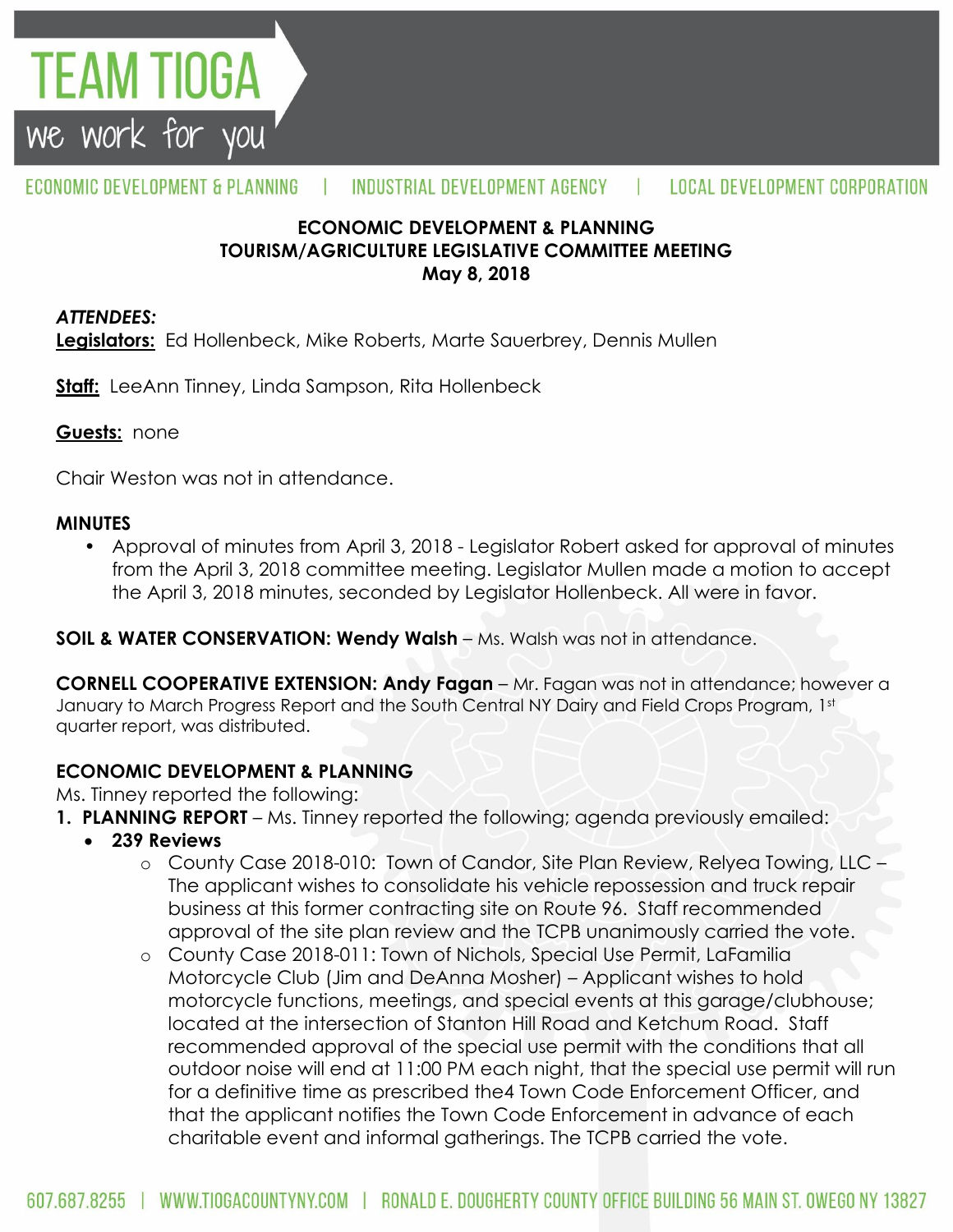- o County Case 2018-012: Village of Owego, Special Use Permit, Belva Lockwood Inn (Ike and Julie Lovelass) – Applicant wants to establish a bed and breakfast, also with the capacity to hold group events of up to 50 people on site with food and bar service at 249 Front Street. Staff recommended approval of the Special Use Permit with the conditions that the Village of Owego submit the proposal to the NYS DOT Region 9 Site Plan Review Committee for their comment, and that the applicant provides the required number of off-street parking spaces. The TCPB unanimously carried the vote.
- **Municipal Plans/Projects**  Ms. Jardine continues to provide assistance with the following:
	- o Town of Richford Assisting with an upcoming summer deadline Technical Assistance Grant from the Preservation League of NYS to fund an updated historic building condition report on the Richford Graded School.
	- o Village of Spencer The consultant has completed the Building Condition Report for the Nichols Park historic baseball grandstand. The Village Board of Trustees has accepted this report. Will assist in securing grant funding to accomplish the necessary historic restoration construction.
	- o Town of Nichols Assisting with the local approvals process for two proposed local laws; solar and site plan review regulations that will be incorporated in the existing town zoning code.
	- o Town of Candor Facilitating securing funding for the community pavilion, as well as for a potential community walking and fitness trail to be developed around the perimeter of the town property. The town's Code Enforcement Officer is now forming a project committee that was appointed by the Candor Town Board.
	- o Village of Waverly Participating on Waverly Glen Park CFA grant project committee to complete the first phase of improvement projects. Have brought on Haas Landscape Architects and Shumaker Engineering as consultants.
- **Other** Ms. Jardine continues to contribute on the following projects:
	- o Working with the Tourism Office to plan Tioga County excursions and other arrangements for travel bloggers attending the Finger Lakes Wine Country hosted TBEX 2018 Conference in September.
	- o Hazard Mitigation Plan Update Municipalities and the County have been working on completing worksheets designed by Tetratech to gather basic information to be included in the HMP Update, as well as updating mitigation projects and actions since 2013. The HMP Committee has confirmed the mission and updated the Goals & Objectives.
	- o Succession Planning The Committee is preparing for the July Institute for Advancement class and planning for next year's programming.

**Resolution** – The following resolutions was presented and approved: E3 - Appoint Member (Reynolds) to the Tioga County Planning Board

## **2. ECONOMIC DEVELOPMENT REPORT** – Ms. Tinney reported the following; agenda previously emailed:

**Outreach** – The following companies were visited or meetings were attended: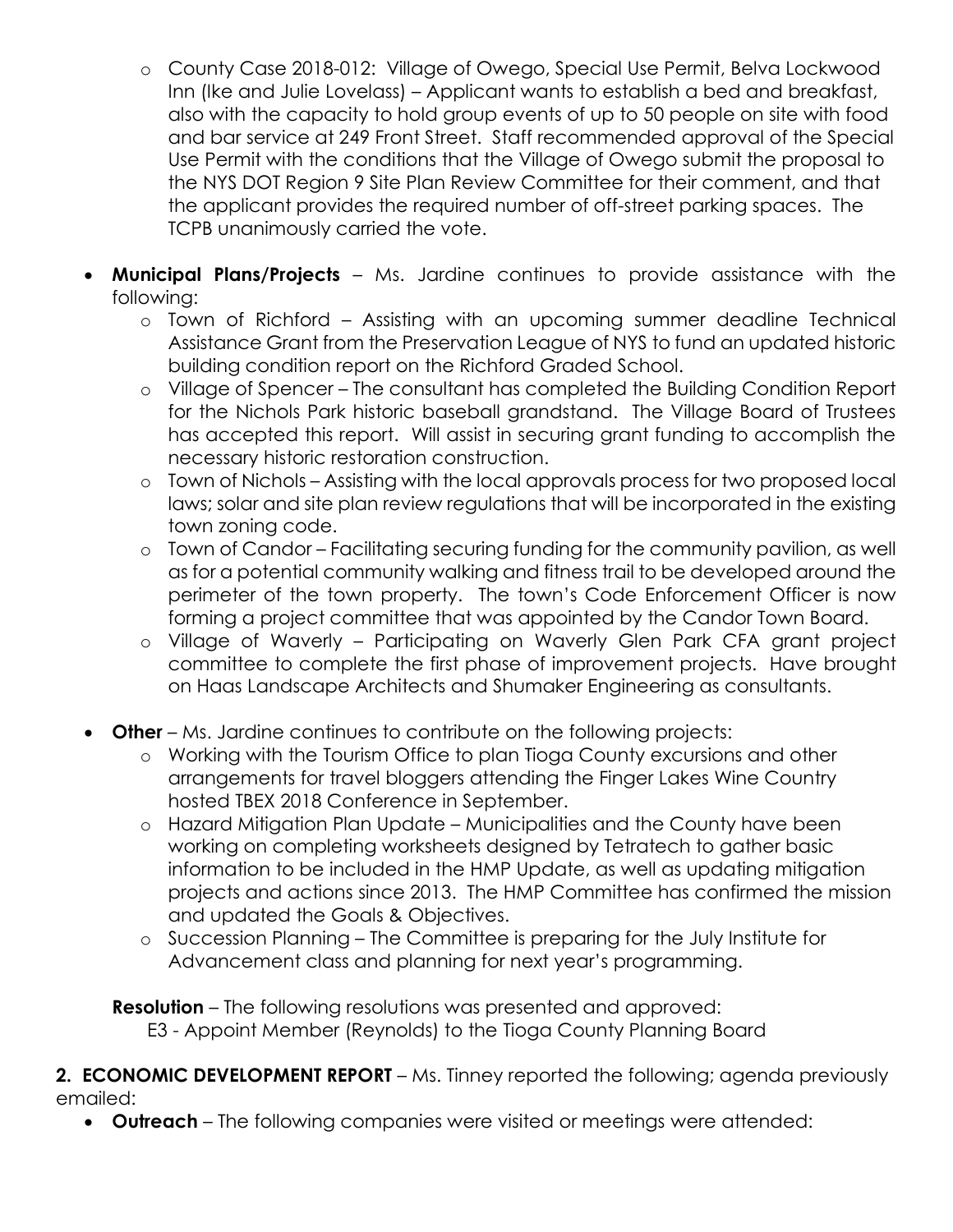- o Leadership Tioga Class wad held this morning at Waterman Conservation Center.
- o Town of Nichols Attend monthly meetings.
- o REAP The ED&P Office assisted REAP with the following:
	- $\triangleright$  The following USDA funding applications made; may have a response by August:
		- $\div$  Housing Study implementation (hiring the consultant) \$51,500.
		- $\Diamond$  New business equipment purchase (Ike & Julie Loveless and Pelicano's brew house) - \$96,040.
- o STREDC Continue to attend meetings; loan and policy reviews.
- o Regional Council
	- $\triangleright$  Executive Committee Made application to participate in the Opportunity Zone, a Federal Program that's coming out. The Council recommended two tracts in Tioga County and both were approved at the state level; Town of Nichols and Spencer. Should have Federal designation determination by May 20<sup>th</sup>.
- o Broome CCE Ms. Woodburn and Ms. Jardine met with Broome CCE; growing a relationship. Anticipate opportunities for the new Ag Economic Specialist.
- o Village of Owego Met with Mayor Baratta, a Mechanical Engineer for Lockheed Martin; shared projects we are presently working on.
- o Tioga Downs The golf course and the clubhouse are open. The ribbon cutting event is the same day as the Chamber Golf Tournament on Friday, May 18th, in the clubhouse. Had a conversation with Stephanie Rogers at the hotel; also had a chance to speak to Jeff Gural.
- o Owego Harford Railway Met with Steve May for an update on his business.
- o VEDA Attended the regular monthly meeting.
- o Kiwanis presentation Rolled out Team Tioga; spoke about the housing study.
- o Home Central Attended and participated in the Annual Contractor's Dinner on April 12th; similar to the business show with contractors booths set up. A dinner was held after; nice event, good turnout.
- o Finger Lakes Wine Country Tourism Marketing Association Meeting and working on a strategic plan update right now.

# **Project Updates**

- o Gateway Construction on going, however being challenged by the developer due the MWBE (Minority and Women Business Enterprises) goals; a state certification. The state requires that 15% of the project be awarded to a Minority Business Enterprise and 15% to a Women Business Enterprise. Whatever percentage requirement is not met, that percentage will be taken off the award. Ms. Tinney Indicated the certification process is so lengthy and difficult, contractors have no desire to start the application.
- o Parkview Construction on going.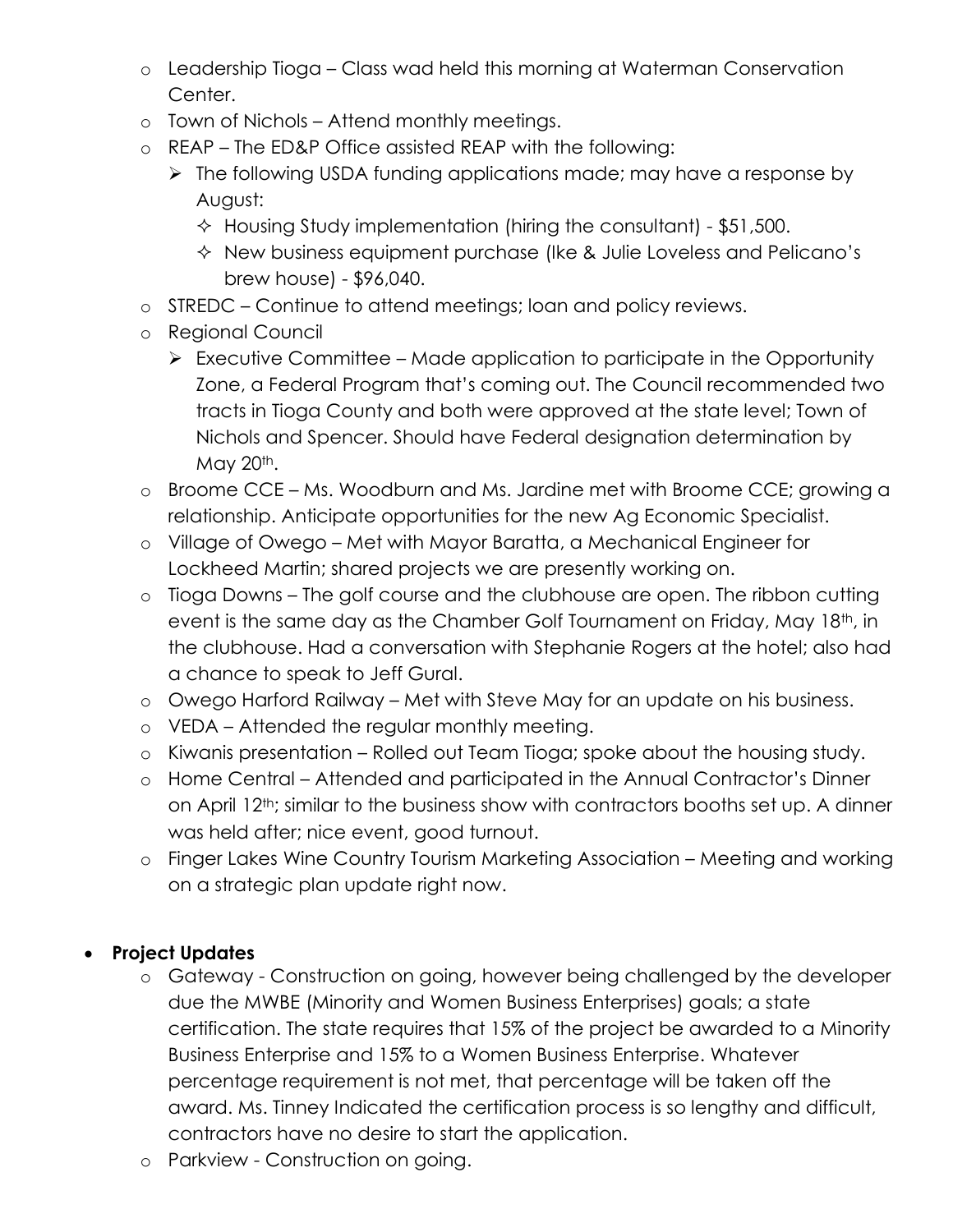- o Owego Freehold Continue to work towards the fill on North Avenue. A recent challenge surfaced with the site that was identified to pull the fill from. It is in some way connected to NYSEG and until that is figured out we can't take the fill from that site. Will continue to work on.
- o Owego Gardens 2 Approval process commencing. Continue to move forward, however facing challenges along the way.
- o Project Steel Thought this project was going away, however there has been a second site visit with upper level management. They are looking at the Town of Owego gravel pit site. We may still be in the running; 75 – 80 manufacturing-type jobs.
- o Village of Owego Ms. Saraceno is providing assistance with NY Main Street CFA 2018 application.
- **State Leads** none

# **Ag Economic Development**

o Presented to the IDA Board - Looking for a commitment to cover potential increase of individual vs. family coverage for the new employee hired for the Ag Economic Development position. The IDA was in agreement and a resolution was passed in support of the increase. Therefore, Ms. Tinney asked this committee for approval of the resolution listed below to hire Zackery Baker for the full time position. All were in favor.

# **Other**

- o Housing Study Presentation made to the municipalities immediately following the shared services meeting on April  $11<sup>th</sup>$  – good questions, well attended.
- o Workforce Development Ms. Woodburn has been working on putting the following program together:
	- AACT Program Accelerated Apprenticeship Career Training Program Last week Ms. Woodburn was interviewing the following participating companies:
		- $\Diamond$  Wagner Lumber
		- **↑ Crown Cork & Seal**
		- $\Diamond$  Applied Technology
		- Granite Works
		- $\Diamond$  Crowley (out of Broome County)

The program details, so far:

- $\Diamond$  To begin interviewing close to 20 job seekers by June with the hope to begin the program in July.
- $\Diamond$  The training will be at the STEAM Academy in the Owego Apalachin (OA) School.
- $\Diamond$  The program is in two parts; the book part and the hands on part.
- $\Diamond$  OA School is looking into integrating the book part of this into their junior and senior class programs with a pathway to the technical piece. Students who are not going to college after high school will have been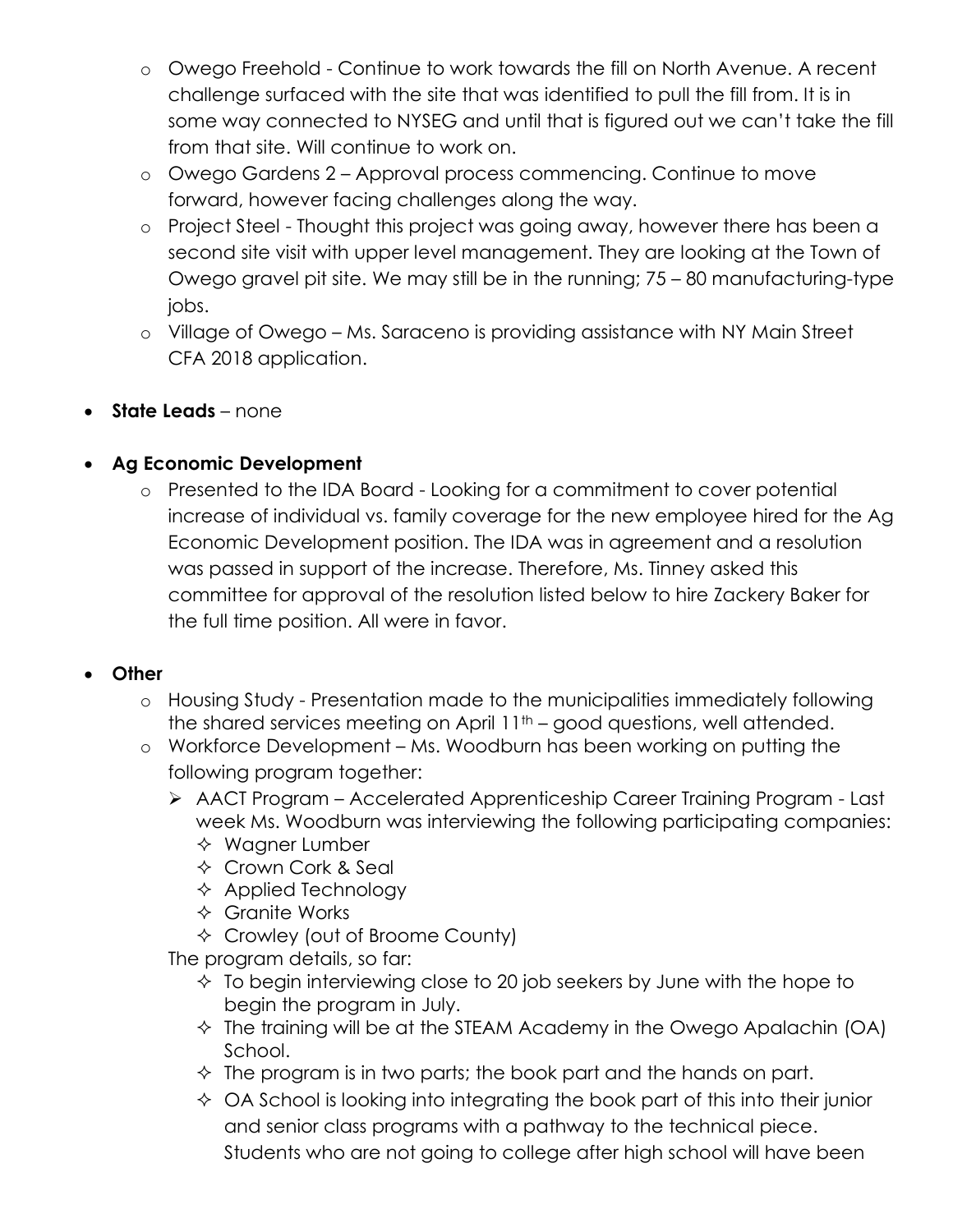already through half of the training, as well as working as a preapprentice in the participating companies.

o Consolidated Funding Application window – Opened on May 1st; closes July 27th.

Not on the agenda, Doug Camin will be taking a resolution to the IT Committee looking for authorization to make a Local Government Efficiency Program Grant Application that would assist with the county-wide information technology communications services.

- o Opportunity Zone Final designation by end of May talked about earlier.
- o Tioga County Property Development Corp. (Land Bank) Ms. Saraceno is putting together a meeting for May; identifying areas in Village of Owego, Village of Waverly and Village of Newark Valley, as identified in the housing study.
- o IDA
	- Funding for Countywide Paint Program Ms. Saraceno is reaching out and getting interest.
	- Façade Improvement Program IDA agreed to put more money in this program.
- o TEAM Tioga- Goal Setting the ED&P Department has been having meetings on the following to identify desired changes; areas we want to impact. Two WIGs (Wildly Important Goals) have been set in place:
	- $\triangleright$  WIG #1 Increase Working Age Population Addressing out migration; keeping people in Tioga County.

 $\triangleright$  WIG #2 - Build Municipal Team – Building relationships with the Municipalities. Ms. Tinney reported continuing to work on the plan details for WIG #1, however for WIG #2 the plan is that one team member from ED&P, IDA or LDC will be in attendance at every municipal meeting now through the end of December; approximately 160 meetings by the end of the year. The process includes:

- $\Diamond$  Informing the Mayor or Supervisor that we are coming,
- $\Diamond$  Come back with a brief report to staff, and

 $\Diamond$  Provide a brief report to the Legislator of whose district the meeting is in. County policy will not be discussed; only how Economic Development & Planning, IDA or LDC can be of an assistance to them.

o MWBE challenges (map) – A MBE/WBE proximity map for Tioga County was distributed. This map shows the challenge Tioga County has with the state requirements for projects; showing construction related certified MWBE businesses across the state. Ms. Tinney sent an email to Senator Akshar, Assemblyman Friend and Assemblywoman Lupardo explaining the challenge. Two things: it forces us to hire companies that are not local and it increases the cost to do a project. They all responded that they are aware that it is an issue and will work to try of fix it.